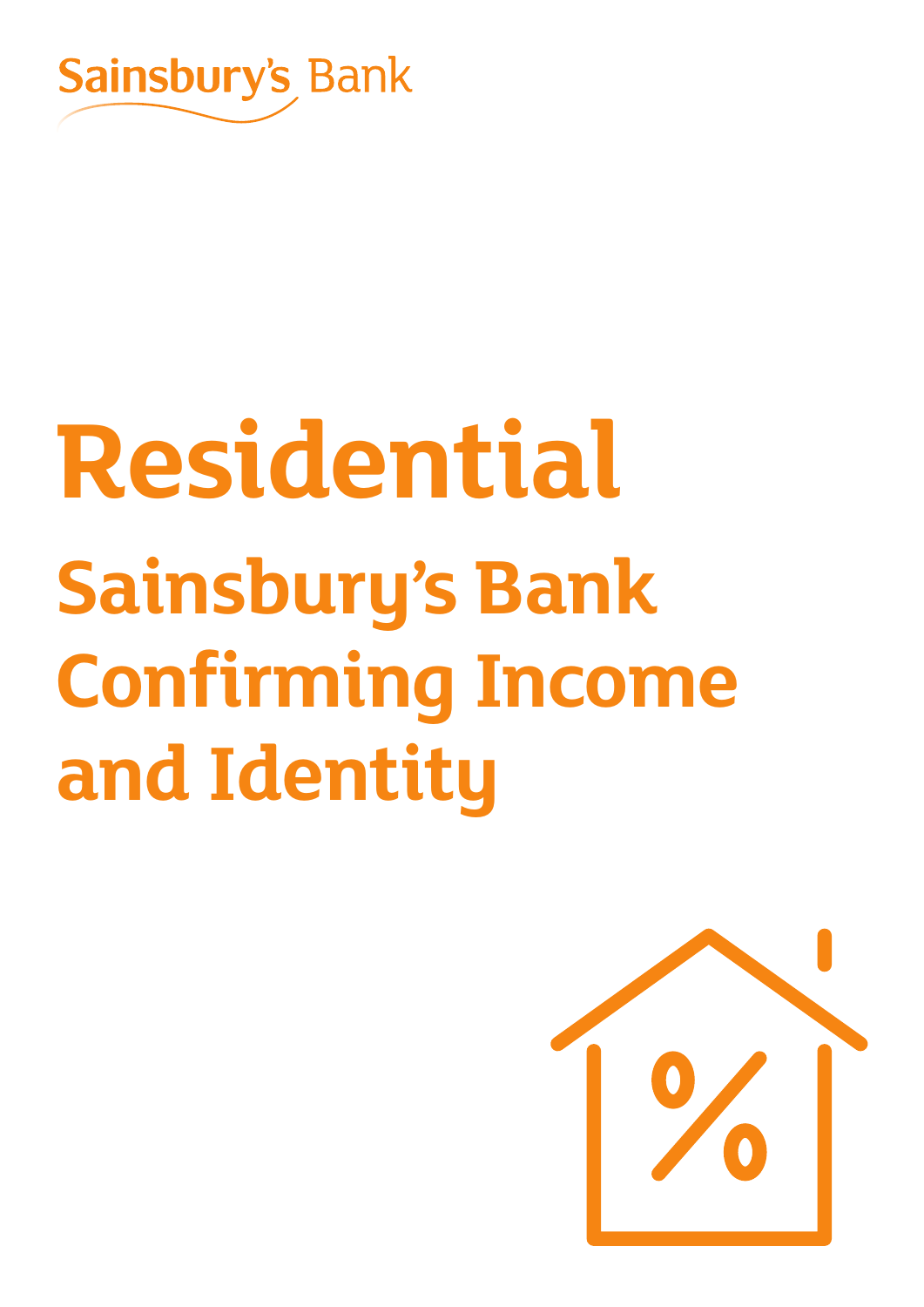When we get a Full Mortgage Application, we'll check all the information on the application form. To do that, we need to see various documents that confirm the details.

The decision in principle confirms what we need to see. And we've put together this guide so you can make sure you send us the right things first time.

## **Confirming income**

Sainsbury's Bank

#### **Income assessed under PAYE**

| Income source                                                                                                                                                                                                                                                                                                                                                                                  | <b>Requirement</b>                                                                                                                                                                                                                                                                                                                                                                                                                                                                                               |                                                                                                                                                                                                                                                                                                                                                                                                                                                                                                                                                                                                                                                                                                      |
|------------------------------------------------------------------------------------------------------------------------------------------------------------------------------------------------------------------------------------------------------------------------------------------------------------------------------------------------------------------------------------------------|------------------------------------------------------------------------------------------------------------------------------------------------------------------------------------------------------------------------------------------------------------------------------------------------------------------------------------------------------------------------------------------------------------------------------------------------------------------------------------------------------------------|------------------------------------------------------------------------------------------------------------------------------------------------------------------------------------------------------------------------------------------------------------------------------------------------------------------------------------------------------------------------------------------------------------------------------------------------------------------------------------------------------------------------------------------------------------------------------------------------------------------------------------------------------------------------------------------------------|
|                                                                                                                                                                                                                                                                                                                                                                                                | Residential mortgage up to and<br>including 75% loan-to-value                                                                                                                                                                                                                                                                                                                                                                                                                                                    | Residential mortgage greater<br>than 75% loan-to-value                                                                                                                                                                                                                                                                                                                                                                                                                                                                                                                                                                                                                                               |
| Regular income assessed under<br><b>PAYE</b><br>• Basic salary<br>• Large town allowance (not<br>moving location)<br>• Car allowance<br>• Shift allowance (guaranteed)<br>• Mortgage subsidy<br>• Second job salary (and allowances<br>as above)<br>• Retirement Income, e.g. private/<br>state pension, annuities (currently<br>received)<br>• Fixed Term contracts<br>• Zero hours contracts | Latest month's (or weekly<br>if paid weekly) payslip prior to<br>application (subject to year to date<br>figures evidencing last 3 months);<br>In the event that the latest month<br>payslip (or weekly if paid weekly)<br>doesn't provide 3 months income,<br>then latest month's (weekly) payslip<br>together with either:<br><b>Latest P60</b> showing a minimum of<br>3 months income for that financial<br>year; OR<br>March year-end payslip showing<br>year-to-date earnings of a minimum<br>of 3 months. | Latest month's (or weekly if paid<br>weekly) payslip prior to application<br>(subject to year to date figures<br>evidencing last 3 months) together<br>with latest Bank statement dated<br>within the last 35 days.<br>In the event that the latest month<br>(or weekly) payslip doesn't provide 3<br>months income, then latest month's<br>payslip prior to application together<br>with either:<br>Latest P60 showing minimum of<br>3 months income for that financial<br>year; OR<br>March year-end payslip showing<br>year to date earnings of a minimum<br>of 3 months.<br>Together with the latest month's<br><b>Bank statement</b> prior to application<br>and dated within the last 35 days. |
| <b>Parental Leave</b>                                                                                                                                                                                                                                                                                                                                                                          | Latest payslip prior to parental leave showing full salary; AND                                                                                                                                                                                                                                                                                                                                                                                                                                                  |                                                                                                                                                                                                                                                                                                                                                                                                                                                                                                                                                                                                                                                                                                      |
|                                                                                                                                                                                                                                                                                                                                                                                                | <b>Confirmation</b> of return to work date and salary; AND<br>If leave has commenced latest payslip evidencing the Statutory Maternity<br>Pay or Statutory Maternity Allowance.                                                                                                                                                                                                                                                                                                                                  |                                                                                                                                                                                                                                                                                                                                                                                                                                                                                                                                                                                                                                                                                                      |
|                                                                                                                                                                                                                                                                                                                                                                                                | <b>No requirement for Personal</b><br><b>Bank statements.</b>                                                                                                                                                                                                                                                                                                                                                                                                                                                    | Latest month's bank statement<br>prior to application.                                                                                                                                                                                                                                                                                                                                                                                                                                                                                                                                                                                                                                               |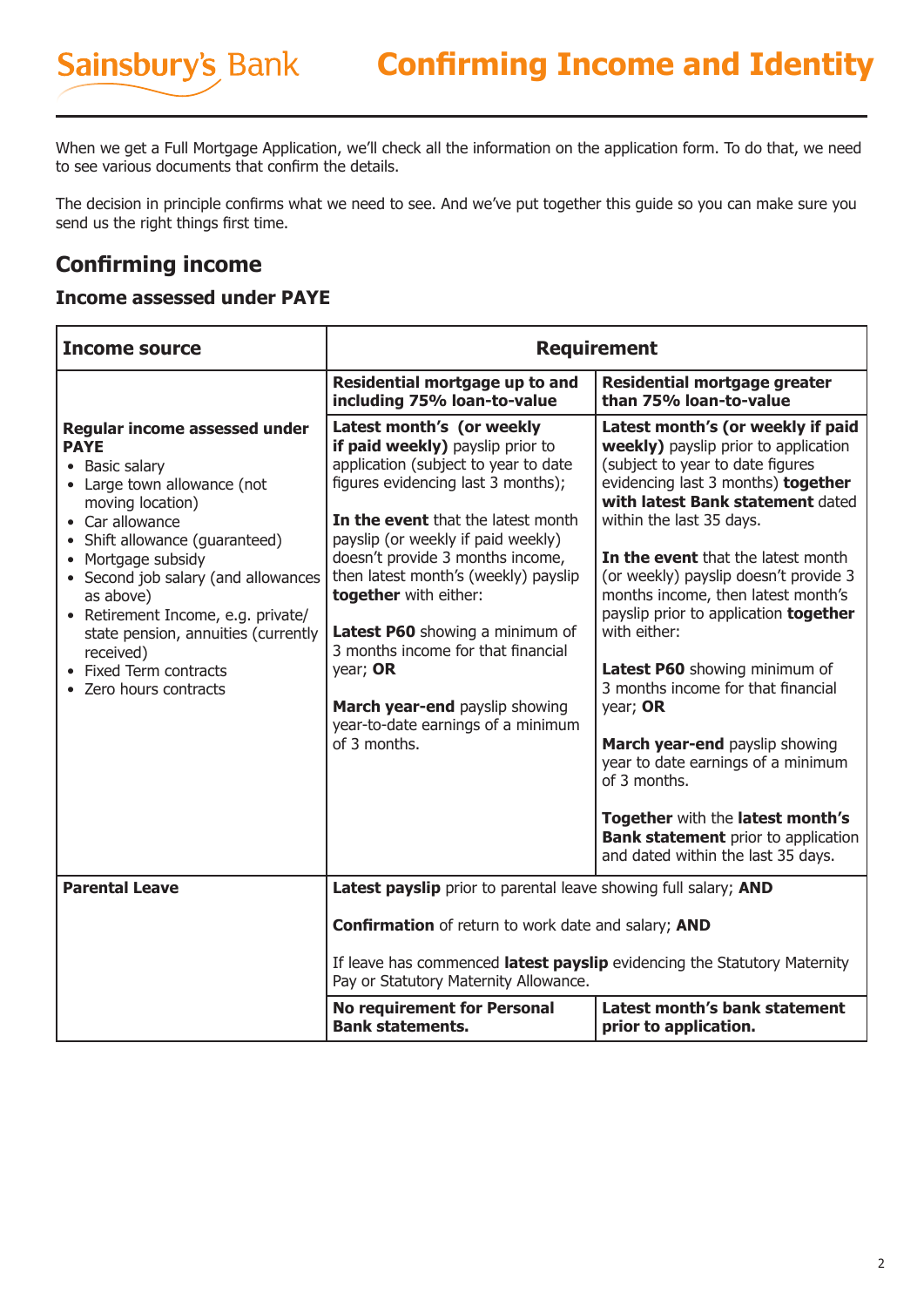#### **Additional income assessed under PAYE**

| Income source                                             | <b>Requirement</b>                                                                                                                                                                                                                                                                                                                                                                                                                                                                                                                                                                                                                                                                                                                                                                       |                                                                                                                                                                                                                                                                                                                                                                                                                                                                                                                                                                                                                                                                                                                                                                                                                                                                                                              |  |
|-----------------------------------------------------------|------------------------------------------------------------------------------------------------------------------------------------------------------------------------------------------------------------------------------------------------------------------------------------------------------------------------------------------------------------------------------------------------------------------------------------------------------------------------------------------------------------------------------------------------------------------------------------------------------------------------------------------------------------------------------------------------------------------------------------------------------------------------------------------|--------------------------------------------------------------------------------------------------------------------------------------------------------------------------------------------------------------------------------------------------------------------------------------------------------------------------------------------------------------------------------------------------------------------------------------------------------------------------------------------------------------------------------------------------------------------------------------------------------------------------------------------------------------------------------------------------------------------------------------------------------------------------------------------------------------------------------------------------------------------------------------------------------------|--|
| <b>Additional income</b><br>assessed under PAYE           | Residential mortgage up to and<br>including 75% loan-to-value                                                                                                                                                                                                                                                                                                                                                                                                                                                                                                                                                                                                                                                                                                                            | Residential mortgage greater than 75%<br>loan-to-value                                                                                                                                                                                                                                                                                                                                                                                                                                                                                                                                                                                                                                                                                                                                                                                                                                                       |  |
| • Overtime<br>Bonus<br>Commission<br>• Profit related pay | If paid yearly:<br>• P60 for latest year; OR<br>• Payslip for the month the bonus/<br>commission/overtime/profit related<br>pay was paid (dated within the last<br>12 months)<br>If paid less frequently than<br>monthly (e.g. quarterly):<br>• P60 for latest year; OR<br>• Latest three quarters' payslips<br>evidencing bonus/commission/<br>overtime/ profit related pay received<br>If paid monthly:<br>. P60 for latest year; OR<br>• Latest three months' payslips<br>evidencing bonus/commission/<br>overtime/ profit related pay received<br>If paid weekly:<br>• P60 for latest year; OR<br>• Last four consecutive weeks'<br>payslips plus week four payslip from<br>each of the previous two months<br>evidencing bonus/commission/<br>overtime/profit related pay received. | If paid yearly:<br>• P60 for latest 2 years; OR<br>• Payslip for the month the bonus/commission/<br>overtime/profit related pay was paid for the last<br>2 years<br>If paid less frequently than monthly (e.g.<br>quarterly):<br>• P60 for latest 2 years; OR<br>• Latest three quarters' payslips evidencing<br>bonus/commission/overtime/profit related pay<br>received from each year (6 in total)<br>If paid monthly:<br>. P60 for latest 2 years; OR<br>• Latest three months' payslips evidencing bonus<br>received and three months' payslips from<br>previous year evidencing bonus/commission/<br>overtime/profit related pay received (6 in total)<br>If paid weekly:<br>• P60 for latest 2 years; OR<br>· Last four consecutive weeks' payslips plus week<br>four payslip from each of the two months from<br>previous year evidencing bonus/commission/<br>overtime/profit related pay received. |  |

### **Self employed income**

| Income source                                                                                                             |                                                                                                                                                    | <b>Requirement</b>                                                                                                                          |
|---------------------------------------------------------------------------------------------------------------------------|----------------------------------------------------------------------------------------------------------------------------------------------------|---------------------------------------------------------------------------------------------------------------------------------------------|
|                                                                                                                           | Residential mortgage up to and<br>including 75% loan-to-value                                                                                      | Residential mortgage greater<br>than 75% loan-to-value                                                                                      |
| <b>Self Employed Income</b><br>Gross Salary/Drawings/Profit<br>Gross dividends<br>• Applicant's share of annual net       | 2 years (3 years if loan includes<br>any element of debt consolidation)<br>certified accounts signed off by a<br>suitably qualified accountant; OR | 3 years of certified accounts signed<br>off by a suitably qualified accountant;<br><b>OR</b>                                                |
| undrawn retained profit (i.e. gross<br>figures are subject to deduction<br>of tax as per the affordability<br>assessment) | 2/3 years (as above) Self-Assessment<br>Tax Calculation Forms (SA302)<br>accompanied by Tax Year Overviews<br>for the years in question; $OR$      | 3 years (as above) Self-Assessment<br>Tax Calculation Forms (SA302)<br>accompanied by Tax Year Overviews<br>for the years in question; $OR$ |
|                                                                                                                           | Accountants certificate from a<br>suitably qualified accountant<br>evidencing 3 years income.                                                      | Accountants certificate from a<br>suitably qualified accountant<br>evidencing 3 years income; AND                                           |
|                                                                                                                           | No requirement for business bank<br>statements.                                                                                                    | Latest month's personal bank<br>statement prior to application and<br>dated within the last 35 days.                                        |
|                                                                                                                           | No requirement for personal bank<br>statement.                                                                                                     | No requirement for business bank<br>statements.                                                                                             |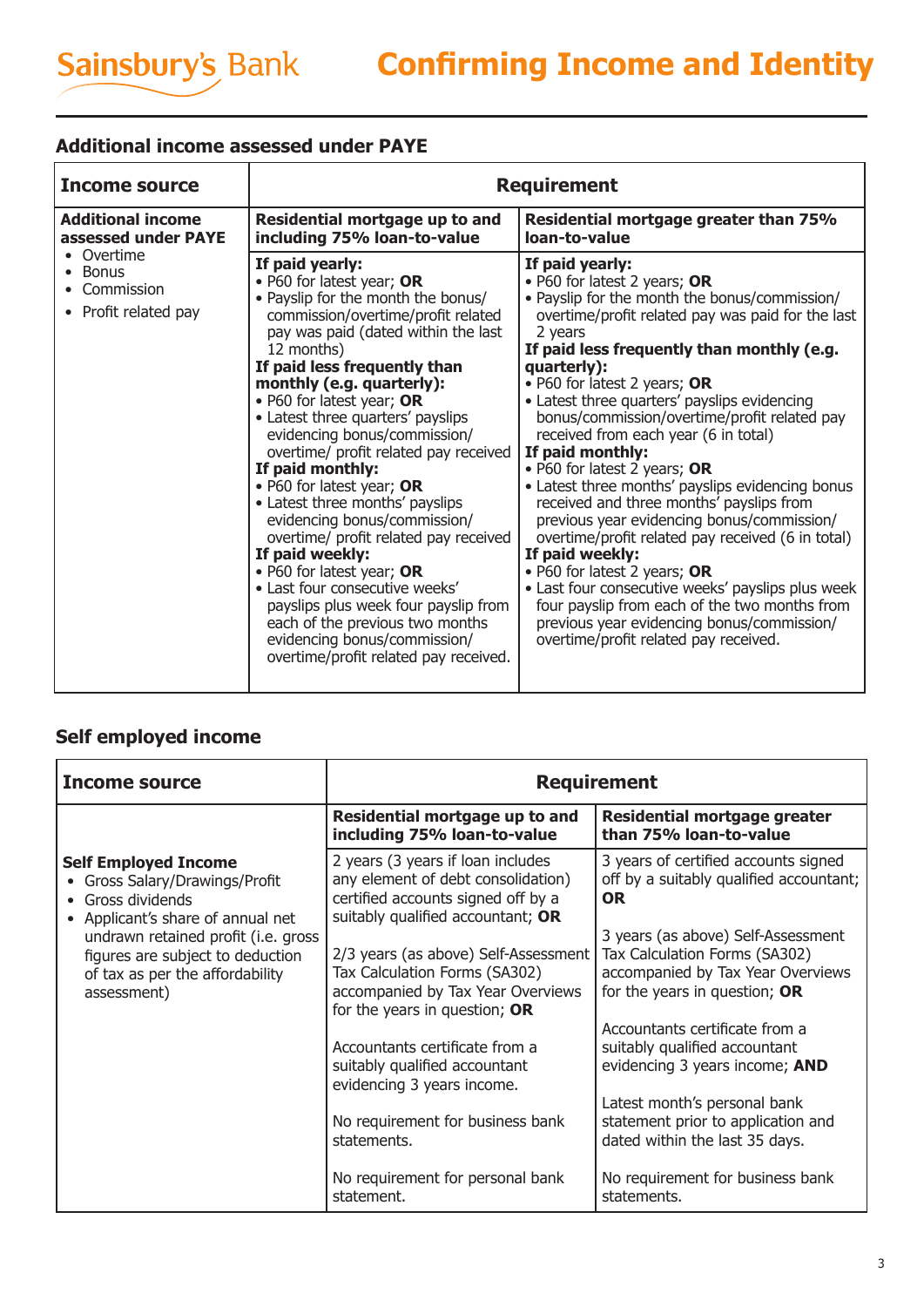# **Other sources of income**

| Income source                                                 | <b>Requirement</b>                                                                                                                                                                                                              |
|---------------------------------------------------------------|---------------------------------------------------------------------------------------------------------------------------------------------------------------------------------------------------------------------------------|
| <b>Lending into retirement</b>                                | Residential mortgage - All loan-to-values                                                                                                                                                                                       |
|                                                               | Details of both current income and projected retirement income must be<br>provided;                                                                                                                                             |
|                                                               | Current income should be verified via one of the other sources available in<br>this guide;                                                                                                                                      |
|                                                               | Projected retirement income should be verified by way of letter from the<br>pension provider, dated within the last 12 months, confirming the projected<br>pension income due on retirement based on current contributions; AND |
|                                                               | Last three months bank statements/pay slips demonstrating that payments/<br>contributions continue to be made.                                                                                                                  |
|                                                               | Residential mortgage - All loan-to-values                                                                                                                                                                                       |
| <b>Investment Income</b><br>• Excluding regular rental income | Evidence of a regular income from this source showing a consistent return;                                                                                                                                                      |
|                                                               | Evidence of the source, e.g. 2 years P60, dividend vouchers for stocks and<br>shares; bank statements/tax vouchers to evidence interest receipts; AND                                                                           |
|                                                               | Confirmation from the applicant that it is their intention to retain the capital<br>for investment purposes; AND                                                                                                                |
|                                                               | Latest month's Bank statement prior to application and dated within the last<br>35 days evidencing receipt of income.                                                                                                           |
| <b>Regular Rental Income</b>                                  | A current Assured Shorthold Tenancy agreement (AST, PRT, or SAT) to<br>confirm current rental income; OR                                                                                                                        |
|                                                               | A letter from a reputable letting agent to confirm current rental income;<br><b>OR</b>                                                                                                                                          |
|                                                               | Valuation report received from an acceptable valuer; AND                                                                                                                                                                        |
|                                                               | Latest month's Bank statement prior to application and dated within the last<br>35 days evidencing receipt of income.                                                                                                           |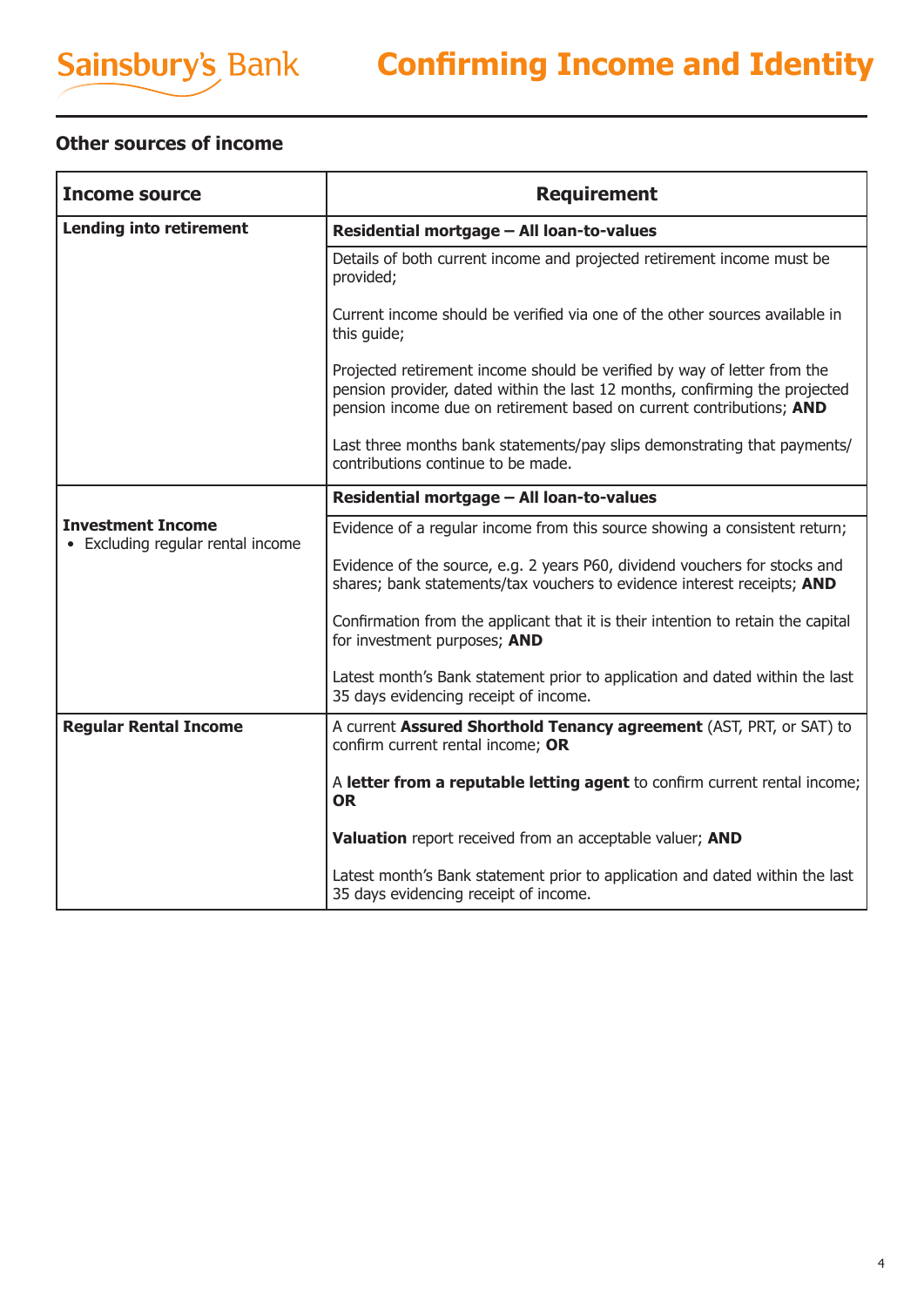### **Other sources of income continued**

| Income source                                                                                                                                                                                                                                                                                                                                                          |                                                                                                                                        | <b>Requirement</b>                                                                                                                                               |
|------------------------------------------------------------------------------------------------------------------------------------------------------------------------------------------------------------------------------------------------------------------------------------------------------------------------------------------------------------------------|----------------------------------------------------------------------------------------------------------------------------------------|------------------------------------------------------------------------------------------------------------------------------------------------------------------|
|                                                                                                                                                                                                                                                                                                                                                                        | Residential mortgage up to and<br>including 75% loan-to-value                                                                          | <b>Residential mortgage greater</b><br>than 75% loan-to-value                                                                                                    |
| <b>Maintenance Income</b><br>• There must be five years<br>remaining on the agreement<br>when the Full Application is<br>submitted                                                                                                                                                                                                                                     | Maintenance agreement; AND<br>Latest (dated within last 35 days)<br>bank statement demonstrating<br>evidence of income being received. | Maintenance agreement; AND<br>Latest 3 month's (dated within last 35<br>days) bank statement demonstrating<br>evidence of income being received.                 |
| <b>Allowances received from DWP</b><br>• Child Benefit (there must be five<br>years remaining on the benefit<br>when the Full Application is<br>submitted)<br>• Working and/or Child Tax Credit<br>• Universal Credit<br>• Guardians allowance<br>• Carers allowance                                                                                                   | Copy of latest award letter.                                                                                                           | Copy of latest award letter; AND<br>Latest month's bank statement prior<br>to application and dated within the<br>last 35 days, evidencing receipt of<br>income. |
| <b>Benefits specifically for the</b><br><b>Disabled including</b><br>• Incapacity benefit<br>• Employment & Support Allowance<br>(ESA - Support Group only)<br>• Disability living allowance (DLA)<br>for a person aged 16 or over<br>• Disability premiums<br>• Reduced Earning Allowance (REA)<br>• Attendance allowance<br>• Personal Independence Payment<br>(PIP) |                                                                                                                                        |                                                                                                                                                                  |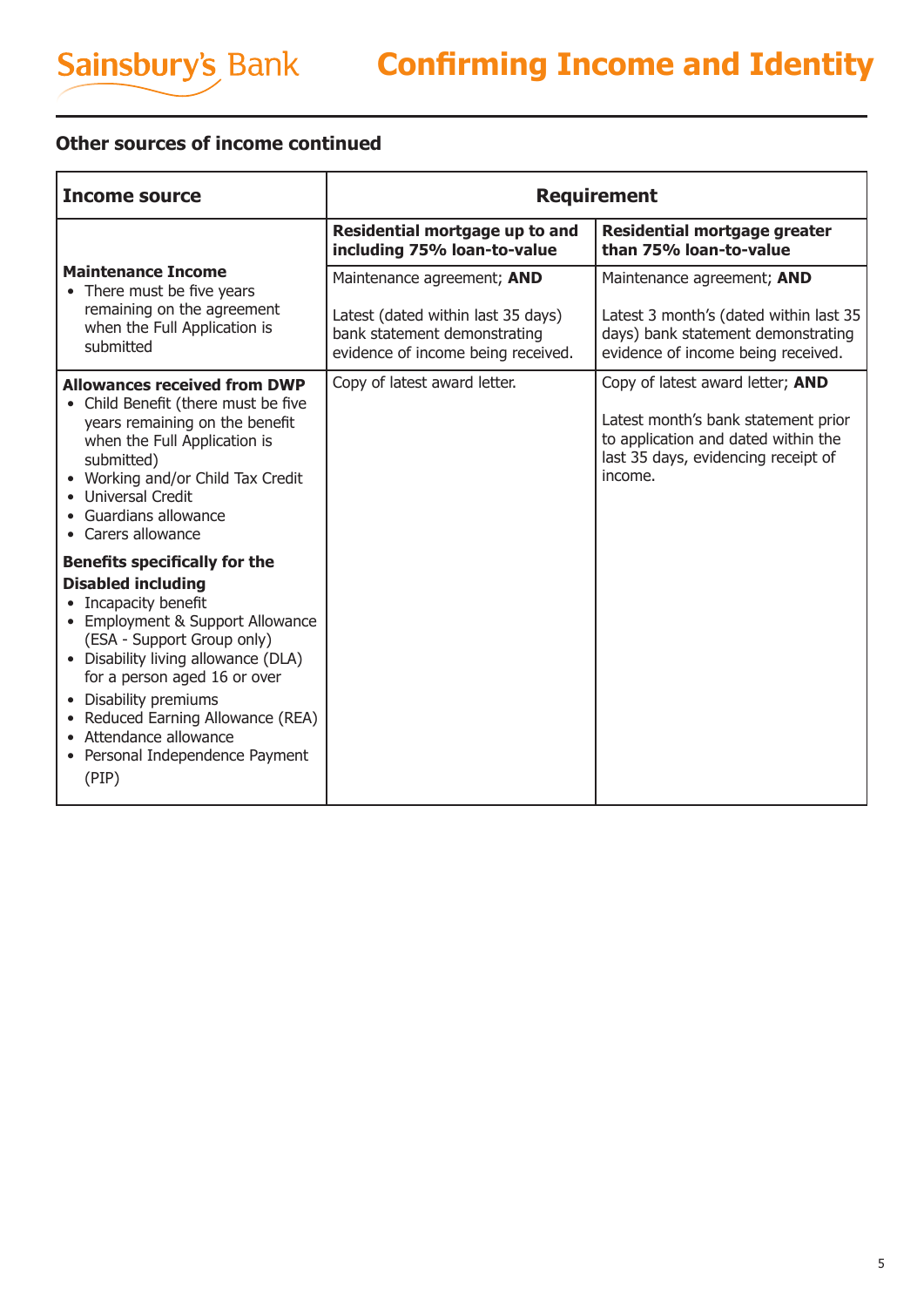# **Confirming identity**

Sainsbury's Bank

To confirm identity we need proof of the applicant's name and address.

To do this we need two documents - one to confirm address and one to confirm identity - like a passport or driving licence. We don't accept one document to cover both.

## **Confirming your name**

| <b>What we'll accept</b>                                                                                                                                                                                                                         | <b>Format we'll</b><br>need it in | More detail on what we're looking for                                                                                                                                                                                                                                                                                                                              |
|--------------------------------------------------------------------------------------------------------------------------------------------------------------------------------------------------------------------------------------------------|-----------------------------------|--------------------------------------------------------------------------------------------------------------------------------------------------------------------------------------------------------------------------------------------------------------------------------------------------------------------------------------------------------------------|
| Valid Passport                                                                                                                                                                                                                                   | Certified copy                    | Valid UK and non UK passports can be used.                                                                                                                                                                                                                                                                                                                         |
|                                                                                                                                                                                                                                                  |                                   | The following should be clearly visible on it:<br>• Name<br>• Photo<br>Date of birth<br>• Expiry date<br>• Passport number.                                                                                                                                                                                                                                        |
| Valid Driving Licence                                                                                                                                                                                                                            | Certified copy                    | We'll accept one of the following licences issued by DVLA:<br>• Photo card full driving licence<br>• Photo card provisional driving licence<br>• Old style full driving licence (both sides must be copied).                                                                                                                                                       |
| Current National or Northern<br>Ireland Identity card                                                                                                                                                                                            | Certified copy                    | Must be a photo card showing:<br>• Name<br>• Date of birth<br>• Nationality<br>• Immigration status.                                                                                                                                                                                                                                                               |
| Current firearms certificate<br>or shotgun licence                                                                                                                                                                                               | Certified copy                    | Must be valid and include the following information:<br>$\bullet$ Name<br>Date of birth<br>• Current address<br>• Photo.                                                                                                                                                                                                                                           |
| Recent evidence (obtained<br>within the last three<br>months) of entitlement to<br>a state or local authority<br>funded benefit (including<br>housing benefit and council<br>tax benefit), tax credit,<br>pension, educational or<br>other grant | Certified copy                    | Must include the following information:<br>$\bullet$ Name<br>• Date of birth and/or<br>• Address.                                                                                                                                                                                                                                                                  |
| Valid Residency Permit for<br>Foreign Nationals                                                                                                                                                                                                  | Certified copy                    | Foreign Nationals who have indefinite leave to remain in the<br>UK are required to provide:<br>• Current passport containing stamp for indefinite leave to<br>remain in the UK<br>• Copy of current visa/residency permit (front and back for<br>new biometric formats)<br>• Written confirmation of indefinite leave to remain in the<br>UK from the Home Office. |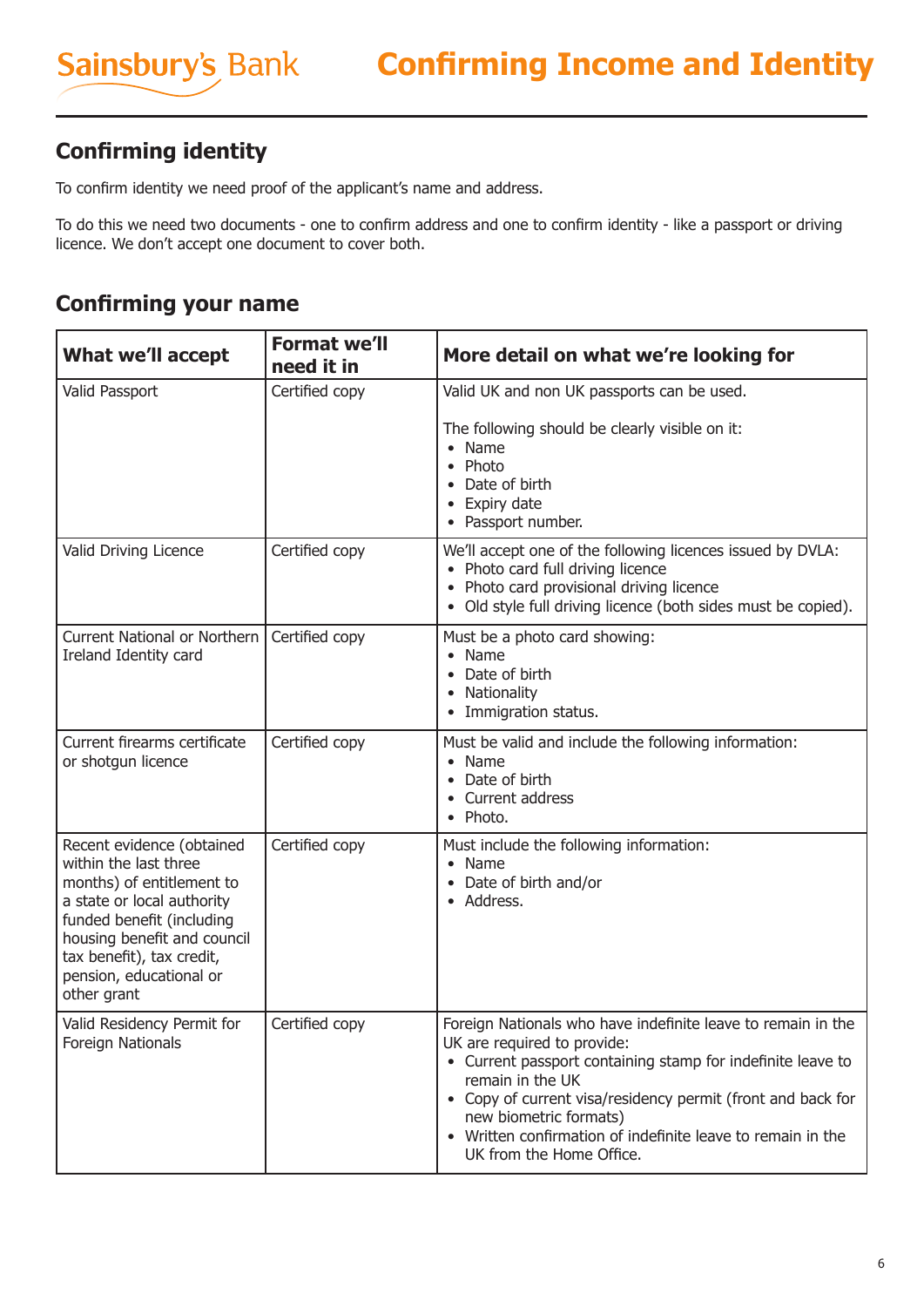# **Confirming address**

| <b>What we'll accept</b>                                                        | <b>Format we'll</b><br>need it in                                   | What we'll need to see                                                                                                                                                                                                                                   |
|---------------------------------------------------------------------------------|---------------------------------------------------------------------|----------------------------------------------------------------------------------------------------------------------------------------------------------------------------------------------------------------------------------------------------------|
| Utility Bill/Statement                                                          | Certified copy<br>(excluding those<br>printed from the<br>internet) | We'll accept the following utility bills/statements:<br>• Electricity<br>$\bullet$ Gas<br>• Water<br>• Home telephone<br>• TV Licence.<br>They must:<br>• Be dated within the last three months<br>• Relate to services provided to the current address. |
| <b>Bank/Building Society</b><br>Statement                                       | Certified copy<br>(excluding those<br>printed from the<br>internet) | It must be no more than three months old.<br>All key information must be clearly visible, for example:<br>• Sort code<br>• Account number<br>• Address.                                                                                                  |
| Council Tax bill                                                                | Original demand letter<br>or statement                              | • It must be less than 12 months old<br>• It must relate to services provided to the current address.                                                                                                                                                    |
| Current instrument of a<br>court of appointment (such<br>as a Grant of Probate) | Certified copy                                                      | It must include the following information:<br>$\bullet$ Name<br>• Current address and/or<br>• Date of birth.                                                                                                                                             |
| Valid full UK and Northern<br><b>Ireland Driving Licence</b>                    | Certified copy                                                      | One of the following can be used:<br>• Photo card driving licence issued by DVLA<br>• Provisional photo card licence<br>• Old style full licence – both sides must be copied.                                                                            |
| HM Revenue and Customs<br>Notice of Coding                                      | Certified copy                                                      | • Must be less than 12 months old.                                                                                                                                                                                                                       |

Documents we will not accept include, but are not limited to:

- Mobile phone bills
- Internet service statement
- Satellite TV statement.